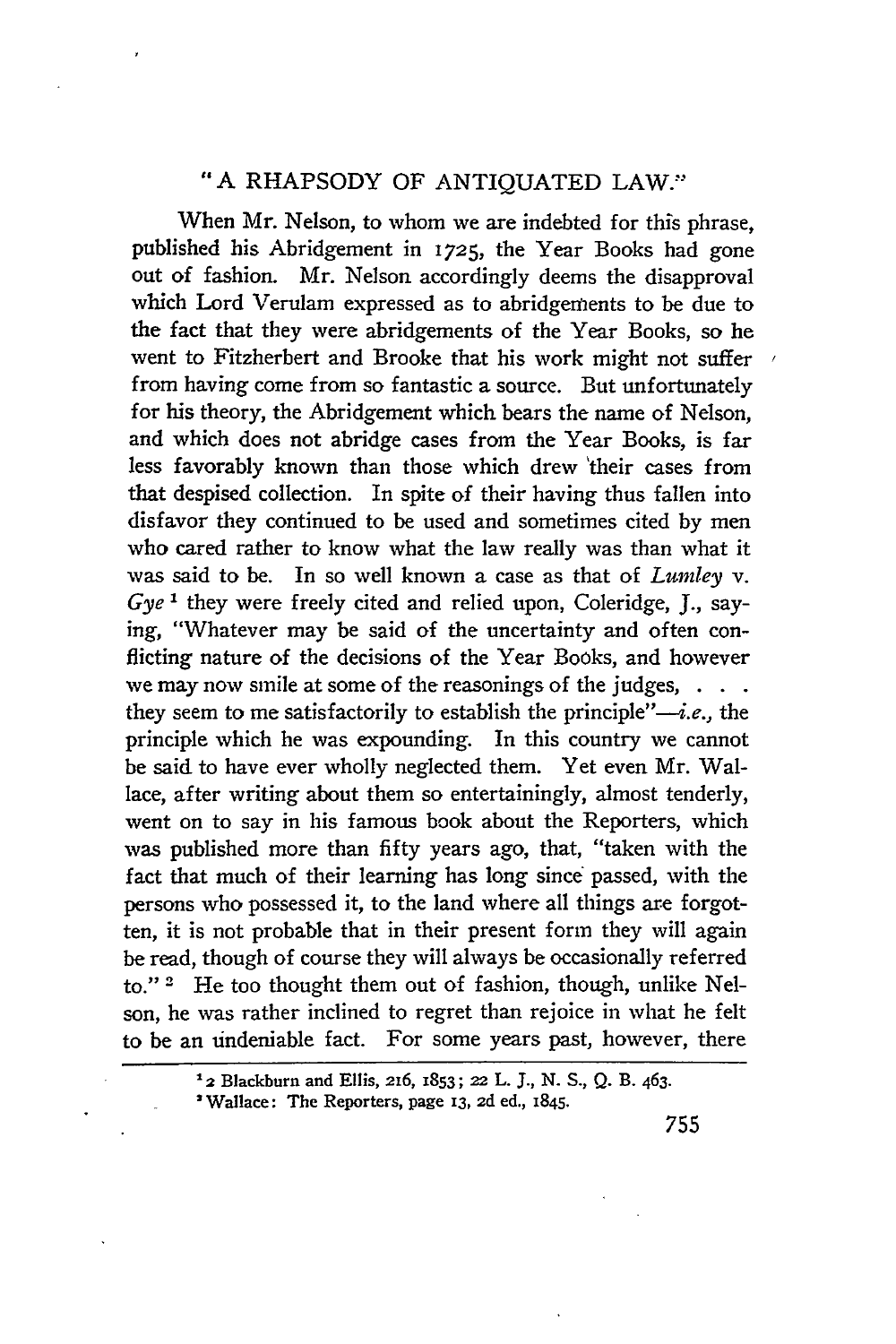has been a tendency to return to the Year Books as the deep spring from which flow the living waters of the common law. The study of case law as it is now followed in the greater universities has given rise to a class of men who have become so habituated to getting their law at first hand, as it were, to going to the sources and the roots of things, that when they turn from their active practice or their lecture-rooms to write an essay, or a monograph, or some such monumental work as Mr. Thayer's "Treatise on Evidence at the Common Law," we find them making such a free and liberal use of the Year Books as to bring these old reports at once back to the importance they once seemed to have lost forever. But talent even such as these men possess cannot wholly relieve the Year Books of the stigma which has been cast upon them, for when the student's research has led him to seek these first reports, and when he has found the case for which he was searching, he has also often found that it is so obscure as to language, so uncertain as to facts, or so contradictory as to the legal principle for which he has understood that it was the chief support, that he was willing to agree with any adverse opinion in regard to them which might happen to come to his notice. In such a case he seems generally to have been content to blame the obsolete language, the poor pleading, or the incompetent justices. He does not seem, except possibly in very rare instances, to have felt that he might be the victim of poor publishing, poor printing, and poorer editing. He took the law to be as it was stated, or he formed- an extremely poor opinion of the petty pleaders who apparently did not know what they were talking about. There were also a large class of men, and even in these last few years of enlightenment there may still be a few, to whom it made very little difference what the Year Books said; who wanted to know only how the latest case "went;" who read digests and did not share Lord Coke's opinion that *"Comnpendia sunt dispendia."* Even those who loved the old law and yet found it so unsatisfactory were content to accept the Year Books as they stood, and Mr. Wallace says, "The only edition now much known, or that anybody but an antiquary of anti-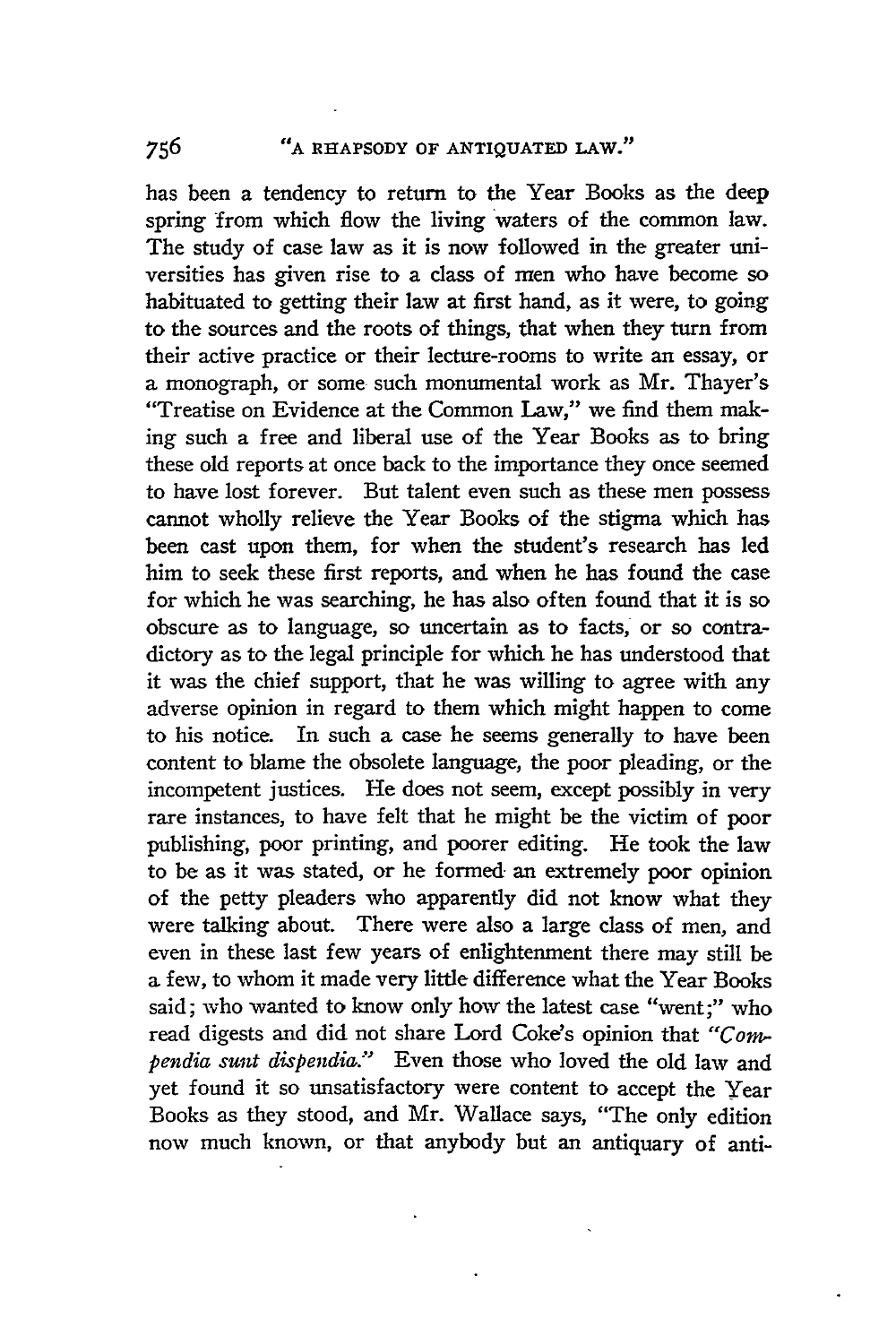quaries-who would go 'beyond beyond'--would care to possess is the one already referred to,-that of Sergeant Maynard,which begins with Edward I and appeared in 1678-8o." He himself would have gladly gone "beyond beyond," but he never hoped to see the time when anyone else would care to journey into such dim regions. For a time there were those who thought that this country would take the lead in giving us a new and authoritative edition of the Year Books, for it had begun to be known that this edition of 1678-8o was very corrupt, not even so correct as other editions previously printed, and a desire for something better than even the older and incomplete editions was springing up here and there. But it is England and the Selden Society which have given us the first translation in which the old printed text has been compared with that of the manuscripts which have been so long reposing in the libraries of Cambridge, Oxford, Lincoln's Inn, and the British Museum. It is some months since the volume, containing a translation of less than one-fourth of the cases in what has been known as "Maynard," was published. It contains cases in the first and second years of Edward II, and is preceded by a most delightful preface by Mr. Maitland, in which he says: "Are they not the earliest reports, systematic reports, continuous reports, of oral debates? What has the whole world to put by their side? In **1500,** in i4oo, in **1300,** English lawyers were systematically reporting what was said in court. Who else in Europe was trying to do the like-to get down on paper or parchment the shifting argument, the retort, the quip, the expletive?" "Often have we been told to seek in Roman Law the clues that will guide us through the English maze. It is high time that the converse and complementary doctrine were preached, and it is safe to prophesy that some day a great expositor of Roman legal history will express his profound gratitude to the English Year Books."

Later, when Mr. Maitland is giving us a most luminous and learned dissertation on the language of these Year Books, he even has a good word for that which has been so much maligned, so much abused. As a final word in extenuation of its faults he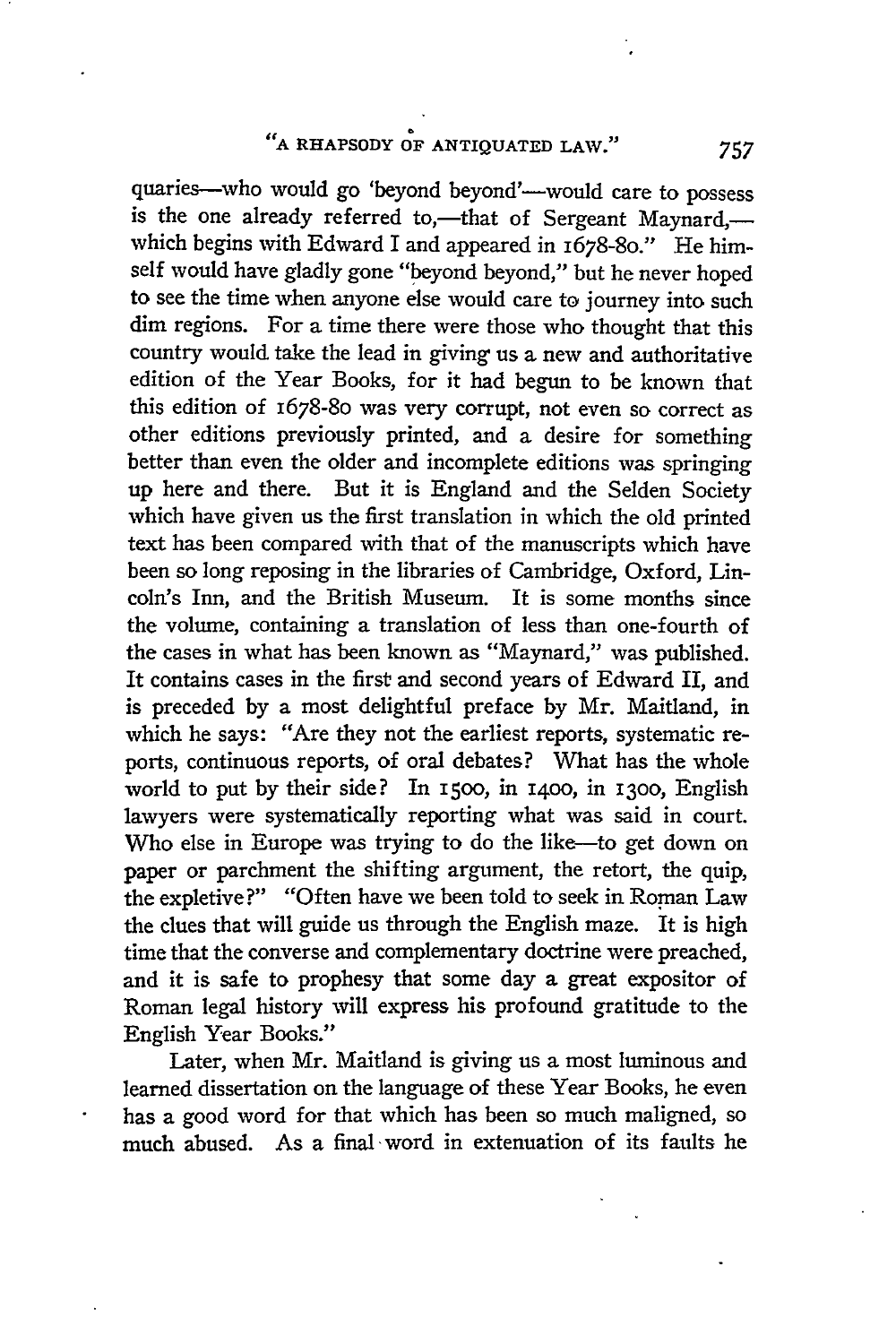says: "We shall have to admit that with all its faults this Anglo-French enabled our lawyers to think out a system of rules which sinned rather on the side of subtlety than on that of rudeness, and to develop a scheme of technical concepts which were durable enough, and, it may be, but too durable. The language which did this deserves respectful treatment." This respectful treatment it has not generally received. "Law French" is spoken of as if it were the same in the days of Edward II and at the time of the Restoration or the Revolution, when it had really become the "jargon" or, as Mr. Maitland calls it, "the slang" of the courts; when men spoke it without understanding it, and when men hearing it without understanding it naturally thought it incoherent and incomprehensible. To read the language of one Year Book easily is not necessarily to be able to read the Year Book of one hundred years later with equal ease; the language grows, gets more English, but is not more comprehensible for that, shows new and more perplexing abbreviations, is more puzzling altogether. The human element also has a large share in its changes. No one knows who first began to report the cases collected in the Year Books; no one knows who-continued them. It used to be boldly stated that they were official publications. This is no longer thought plausible, but we are left without a theory except that of private enterprise, and that enterprise not of one man but of many, who took down the cases in court for their own use and thereafter printed them, or gave others leave to print them. This is doubtless the reason for what may be called the mannerisms of the various books, or the difference in the reporting for one term from that of another, though both may be in the same Year Book and both of periods very near together. Each clerk had his own way of reporting, of abbreviating, of spelling above all. Some could not hear clearly and said so, some could not think clearly but did not say so. All this had its effect on the language as it has finally come down to us through the hands of many copyists and printers, careful and careless, putting in much that did not belong in a sentence and leaving out much that did. All this we used to know in a manner; it was,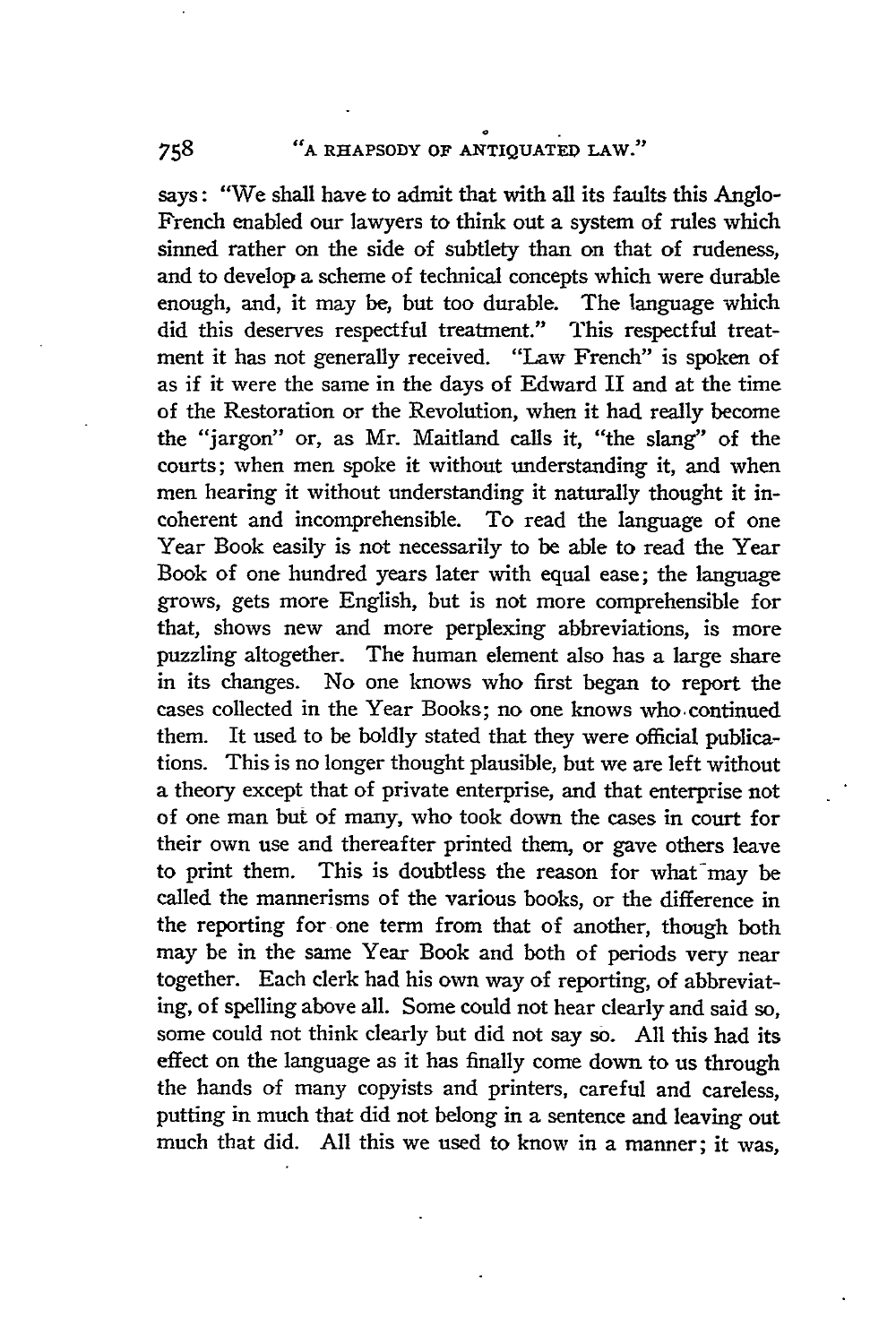at least, reasonable to believe it. Since Mr. Maitland has given us this book of his we know that we were right. The manuscripts, defective as they themselves are, with many of the same things to be said about them that we have said of the printed volumes, have supplied the words and sentences which were wanting to complete the sense of many a case; have shown us where the clerk used wrong letters, or the printer changed one word into another like it in looks but utterly unlike it in meaning, if, indeed, it had the good fortune to have any meaning at all. We find that the "existing printed text of this Year Book (Maynard) is too bad to be understood, and therefore too bad to be tolerated." We are told that "with imperfect material and inadequate exploration and defective knowledge we have substituted sense for nonsense in about three cases out of every five." Anyone who will take the trouble to read Mr. Maitland's edition, comparing it word for word and line for line with the older printed text, will have no occasion to dissent from this statement. We are shown the necessary emendations it was found must be made in the first ten cases translated as examples of the way in which these corrections turn the nonsense of the old text into the perfectly clear sense of the new. It would be equally easy to take any other ten cases in the book and show the same thing. Everywhere we find words which have no meaning, phrases occult as any oracle, conclusions which cannot be drawn from any previous statement. In some cases the printer has omitted entire lines from the cases, notably an anonymous case which is quite well known, having been cited **by** Coke,3 who says *"sed mon est lex."* **A** late note in one **of** the manuscripts from the British Museum also declares it not to be the law, so we see that the error was noted at a very early date. The case is clear enough as emended **by** the manuscripts, but the omissions in the old text made it quite unintelligible in parts. In another case a stain in the manuscript having obliterated a space on the page, the words which should have been inserted in the space are left blank in the old version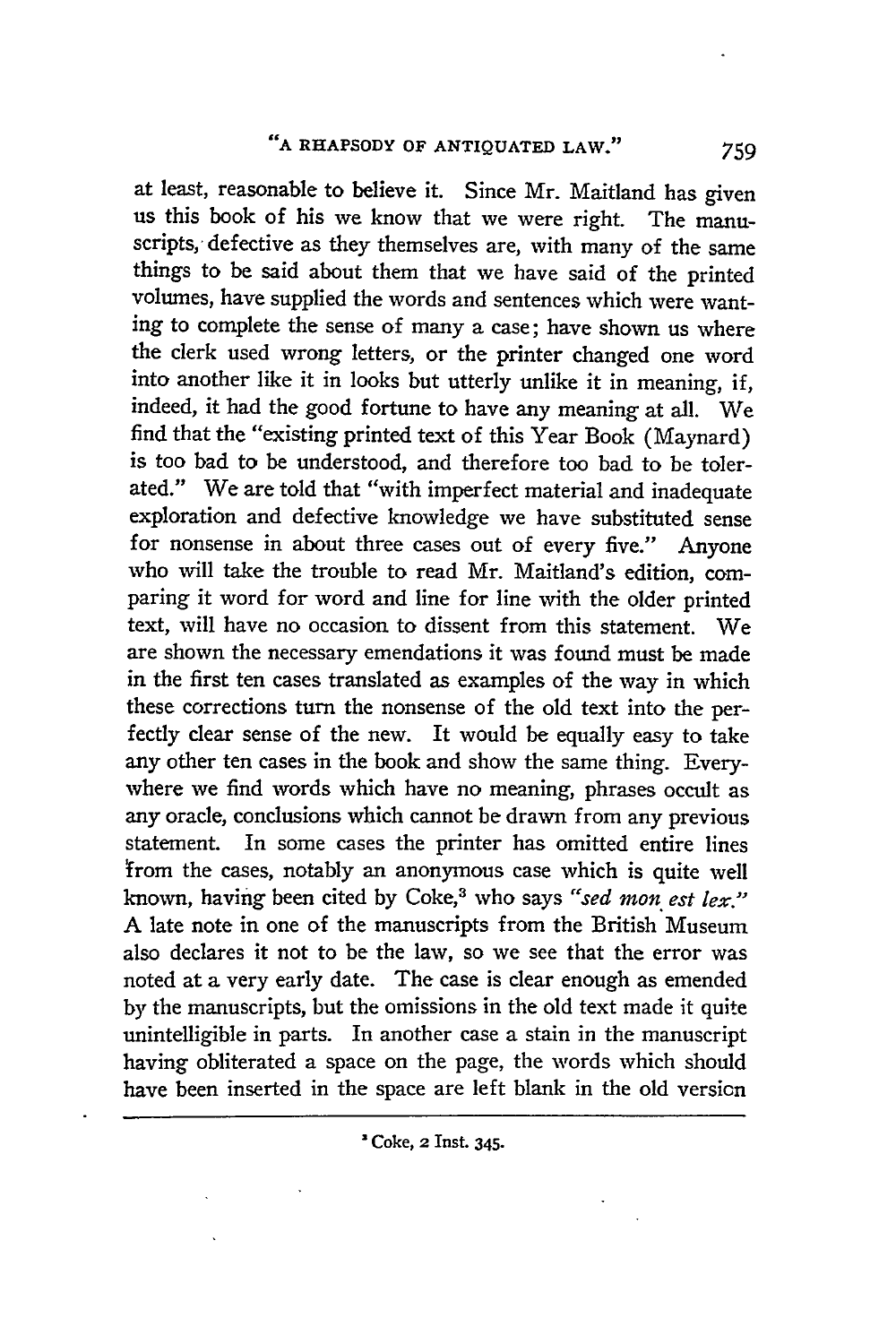## 760 **"A RHAPSODY OF ANTIQUATED** LAW."

(page 17), leaving also, as a matter of course, a blank in the meaning. The new version gives us the blanks filled up from the manuscripts. In many cases the change of a word in a sentence from its original form to a word with quite a different meaning has rendered the whole case unintelligible, such as the change which gives us *vicint,* a word with no meaning, when we should have *bier,* a word which has the very definite meaning of wish or intend. Changes like that of *nous* to *vous* or *vous* to *nous* are frequent, while the frequent insertion or omission of the negative *ne* renders the decision in the case a matter of doubt. The elision of the definite article has led to a habit of attaching the remaining *I* to the first letter of the next word, giving us *La tourne* for *1' attourne, L' peel* for *I' appeel,4* and similar changes which, while easy enough to distinguish apart from the context, add very much to the confusion of the abbreviated and sometimes confused text. These few instances may be sufficient to indicate some of the difficulties the average lawyer has to deal with when he undertakes to -turn to the Year Books for his law. He may be a good Latinist, he may have a familiar acquaintance with modern French, he may even have taken up the study of the Norman French, but notwithstanding all this he will still only be able to guess at his law when he reads his standard edition. Mr. Maitland is surely right when he says that the men are dead who were so familiar with the old pleading that they had a right to guess at what the judges should have said; the conclusions to which they would have been "chaced."

There should be no need for any further plea than Mr. Maitland makes in his preface for the proper printing of the Year Books. Yet how many of the legal fraternity of this country have read this preface? Of the six copies of the Selden Society's publication taken in Philadelphia three are taken by libraries, so there remain three individual members of the bar of this city who have sufficient interest in an enterprise of this sort to support it by a subscription. There are eleven subscribers in New York, twelve in Boston, two in Chicago. Though the libraries in each of these places would add from three to six

**<sup>&#</sup>x27;Maitland, Introduction to Year Book Series, page 88.**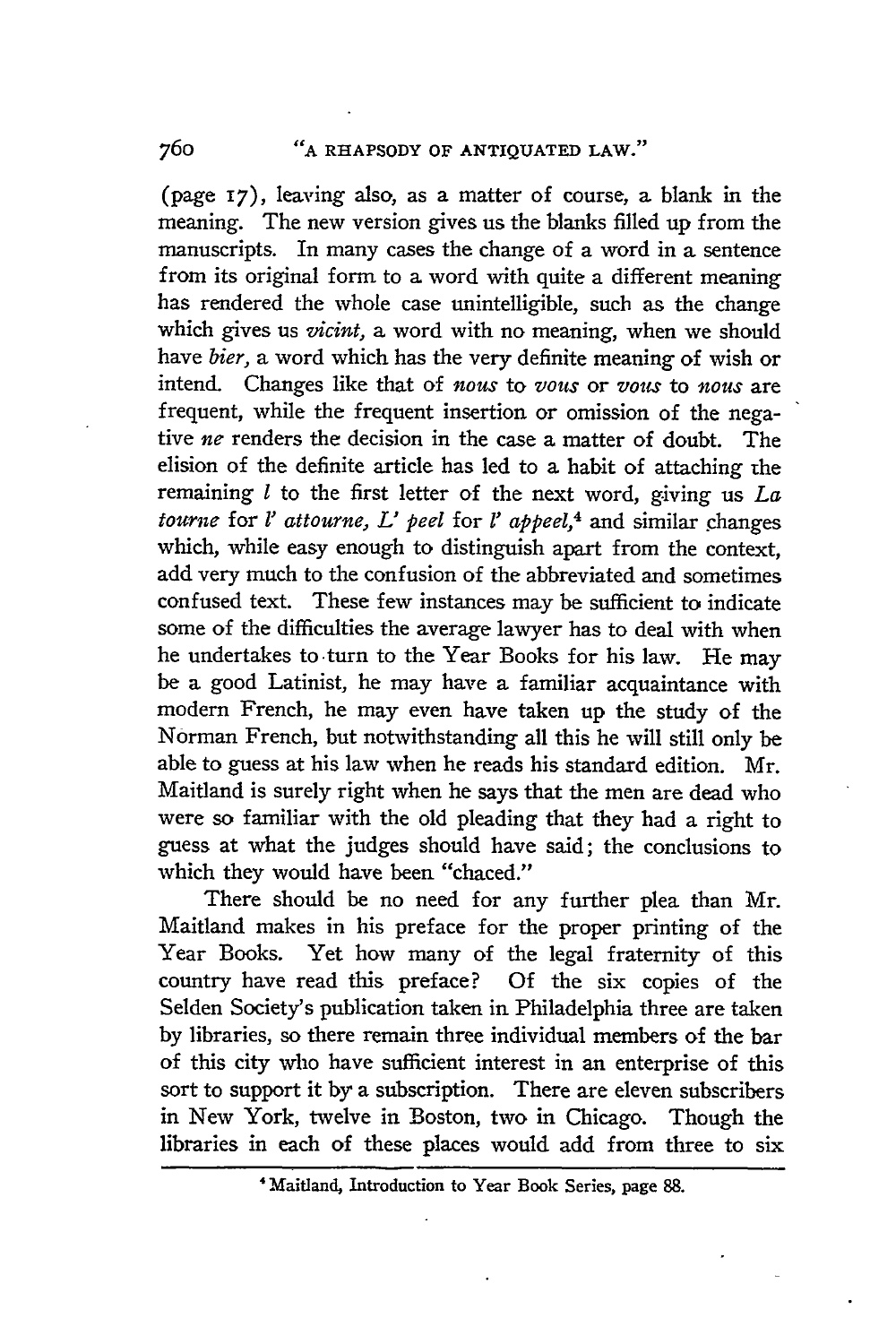more to the number of subscribers, yet it is evident that in the United States the proportion of lawyers who are likely to become enthusiastic from a perusal of Mr. Maitland's preface is very small. This being so, those who have read it may be permitted to add a few words to his more eloquent plea. For is he not right? Have we not here "a precious heritage" if only we could disinter it from the dust of six hundred years, clear it from the *dibris* of the dead centuries which conceal its true form much as the little shops and dwellings of the middle ages surrounded and concealed the noble proportions and the beauty of form of the Gothic cathedrals. Is it not because of these excrescences and superimposed defects that men have shunned them and despised them? If Nelson could say they were "a rhapsody of ancient law," yet in that phrase some of the antique flavor still survives; but after him came men who looked upon the black letter, the strange symbols, the long pages of unbroken, and to them undecipherable, print, and they turned away with disgust; no longer a "rhapsody," but a "jargon" it had become to them, and they passed it by with contempt. But yet there were men like Wallace of "The Reporters" who knew them well and found in them "an infinite variety." To him they were no dim mine of forgotten knowledge from which some infinitesimal nugget of legal silver might perchance be brought to light. He found in them wit and wisdom, quaint anecdote and grim satire. He saw them as they are, a picture of the times, in which the lord of the manor comes into court to complain that his last presentment to a benefice has been set aside; the tenant complains of the taking of his cows and his calves and the damage done to his growing corn; the lady abbess comes upon the levying of a fine and is strongly suspected of fraud, but clears herself; the city merchant goes out of London and falls among thieves, and the justices imply that it is good enough for him for not staying at home like a good citizen; the parson is complained of for breaking a close, cutting the shoots of trees and carrying them away, but the parson says it was his common which they were trying to enclose (a frequent complaint); executors wrongfully retain the

761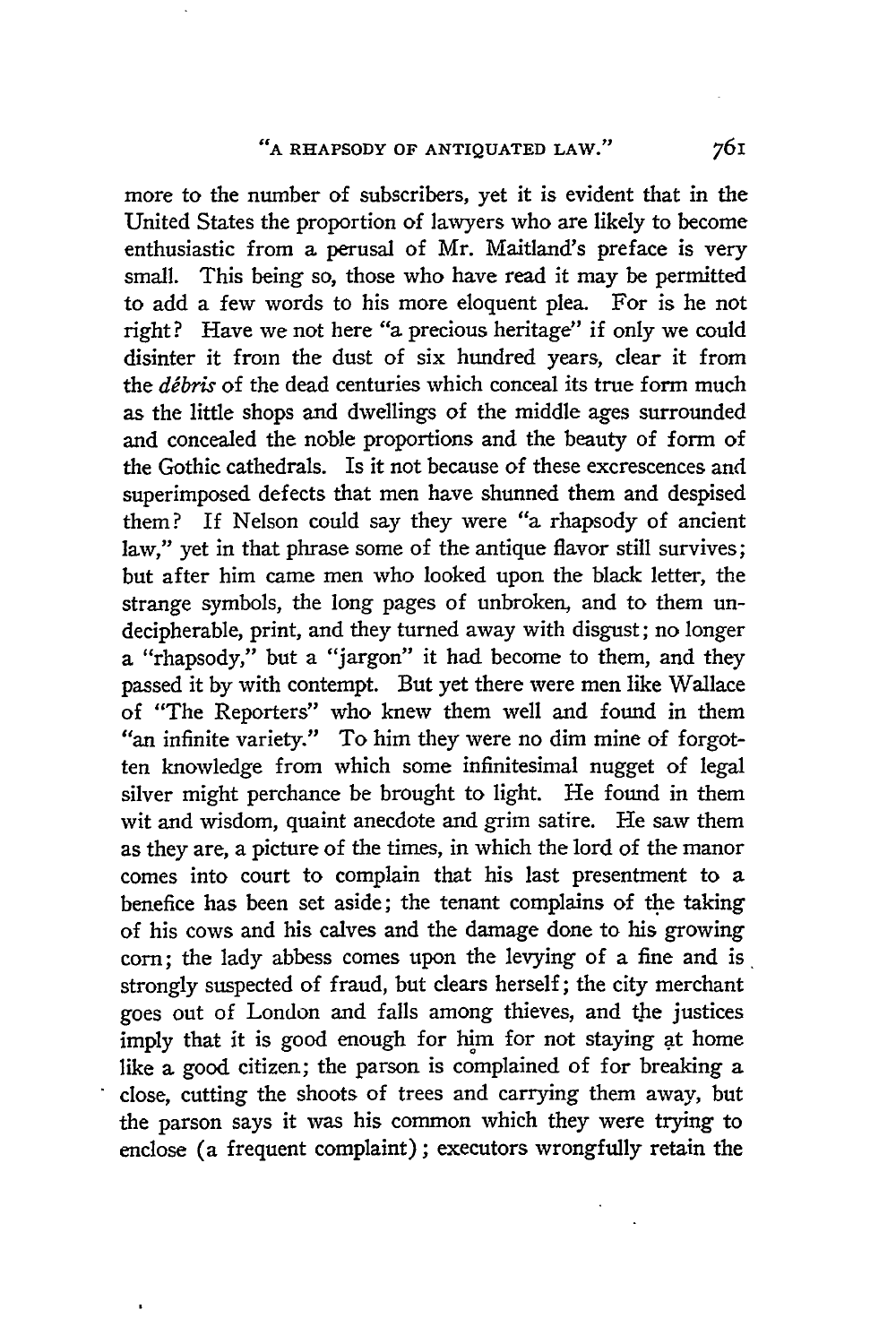estate they have in charge, and women and children wander through the pages, appearing one after the other to claim their rights, to sue for redress, to ask that injustice may not be done to the widow and the fatherless. Martin Haywood and Ellen his wife complain that the prioress of Kelham has unjustly disseized them "of a chamber and of a corody to be taken in the priory of the said prioress, to wit, of seven loaves a week, the price of each being one halfpenny, and of four gallons and a half of beer, price four-pence, and of two dishes of flesh on every flesh day, the price of each one penny, and on fish days of one dish of fish, the price being one halfpenny." They **are** not able to show title and the prioress goes without day, but we have had an intimate glimpse into the domestic life of the times. It is a rural and an agricultural life which is shadowed forth in these cases of six hundred years ago. The merchant rarely appears, and when he does we have found that he is maltreated if he ventures into his "villein nest" and has a hard time to get back to his safe city streets. The suits are for lands and cattle, for damage in another's close, for dower, for all sorts **of** matters which have to do with interests in land. In Maynard we rarely have to do with any sort of crime. We have one writ of imprisonment (page **56)** where **"A** beat a woman so that she died," the son raised the hue and cry, the bailiff arrested him, and the "coroner came to see what had happened, and **A** was found guilty, and the common fame was that he had killed her, and therefore B arrested him, as well he might." There is a case of felony (page **42)** in which the murderer goes free, but the murdered man's brother goes to prison for having sued the appeal when his elder brother was living. The judge said he "must have prison and penance too, but that it ought not to be very grievous." The lawyers do not hesitate to plead that a decision adverse to their clients will be a very grievous hardship. "Llewellyn is a poor man, and has not wherewithal to live except these services," or "It would be a great hardship if he were not received" (page 28). "He-is a poor man who knows no law" (our version has it "a poor woman") "and he prays you to tell him what estate

*762*